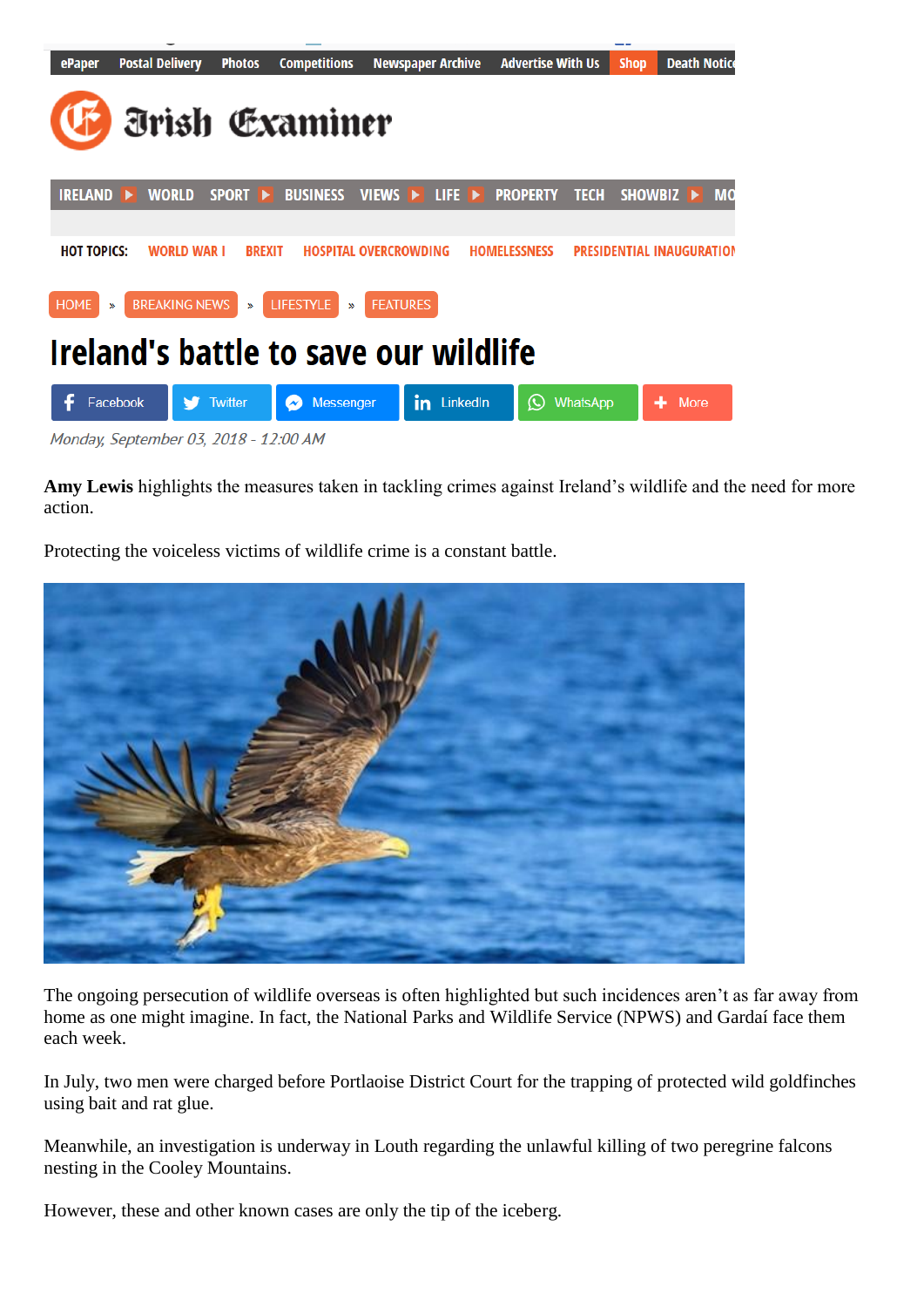"Many cases go undiscovered because by their nature, they"re suspicious and secretive activities," says Dr Barry O" Donoghue from the NPWS Agri-Ecology Unit.

The stakes are being raised to combat wildlife criminals and their increasingly sophisticated methods.

An Garda Síochána recently announced plans for a wildlife crime training course. Commencing in September, it will equip specially-appointed inspectors from each Garda division with tools to recognise and deal with wildlife crime.

Each inspector will work closely with their opposite number in the NPWS.

"Information is key. We want to show [inspectors] what the main offences are and demonstrate how to deal with them and prosecute them in the District Court," says Kildare Superintendent Martin Walker, who previously led the Garda"s anti-poaching investigation Operation Bambi alongside the NPWS.



Although the Wildlife Act is the principal legislation regarding wildlife crime, Supt Walker says prosecution powers within it are limited.

Through training, he hopes to encourage Gardaí to "think laterally" about other legislation that relates to these cases.

A surreptitious nature is a common denominator among wildlife crimes but offences take many forms.

According to Supt Walker, the illegal hunting of deer at night using lamps or lurchers is common.

Indeed, the Irish Deer Commission recently reported a significant increase in deer poaching and badger baiting in the Midlands.

"That's particularly cruel. These animals release stress hormones and the meat isn't even fit for human consumption. It"s just an absolute bloodlust," says Supt Walker.

Catching finches is widespread, as is hare poaching with hounds.

"People are hunting hares across farmer"s land. They"ve no authority to be there, farmers are afraid and sometimes their livestock is getting injured," says Supt Walker, who says that poachers often use hunts as intelligence-gathering operations for farm theft.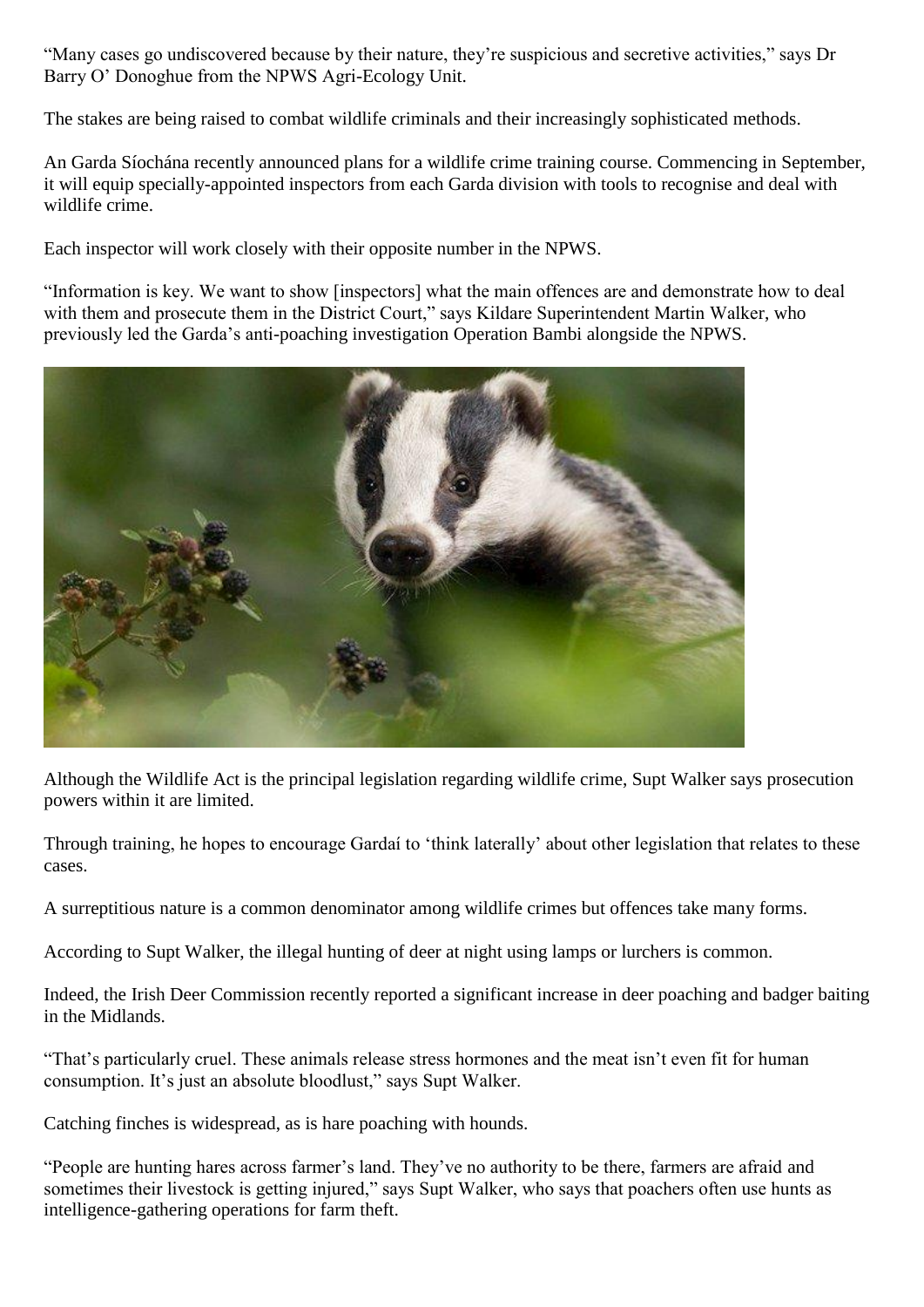Birds of prey are also regular targets. The RAPTOR (Recording and Addressing Persecution and Threats to Our Raptors) protocol is a collaborative approach between the NPWS, Regional Veterinary Laboratories and the State Laboratory to determine non-habitat related threats to birds of prey.



"We needed a mechanism of investigating and recording incidents, as well as using that data to inform and provide intelligence for addressing these issues," says O" Donoghue, who is a Project Investigator for RAPTOR.

The sixth and most recently published report showed that in 2016, there were 19 poisonings, six shootings and one incident involving a vehicle collision.

Common buzzards, red kites and peregrine falcons were the most highly-recorded victims.

Niall Hatch of Birdwatch Ireland notes that peregrines are common targets.

While he says some crimes have been at the hand of pigeon-fanciers, he stresses that most people involved in this hobby wouldn"t harm peregrines in any way.

Project Manager of the White-tailed Sea Eagle Reintroduction Project Dr Allan Mee adds that peregrine chicks are sometimes taken from the wild by those without a licence.

"Buzzards are [also] being targeted because some see them as a threat to pheasants being released. Buzzards aren"t well-regarded by some gun clubs in parts of the country," continues Mee, stressing that generally, his team have a good relationship with gun clubs.

"Buzzards were almost extinct in Ireland but now have spread across the country. There"s no earthly reason for anyone to persecute them," adds Hatch.

```
People are sometimes worried that they're a threat to lambs but they couldn't kill a lamb in a million years.
        They"re nothing but a benefit to a farm as they kill rats and rabbits.
```
The RAPTOR report notes that some poisoning incidents, particularly those involving buzzards, red kites and barn owls are the result of bio-accumulation i.e. birds ingesting rodents that have been poisoned with rodenticides.

These cases are considered secondary and unintentional.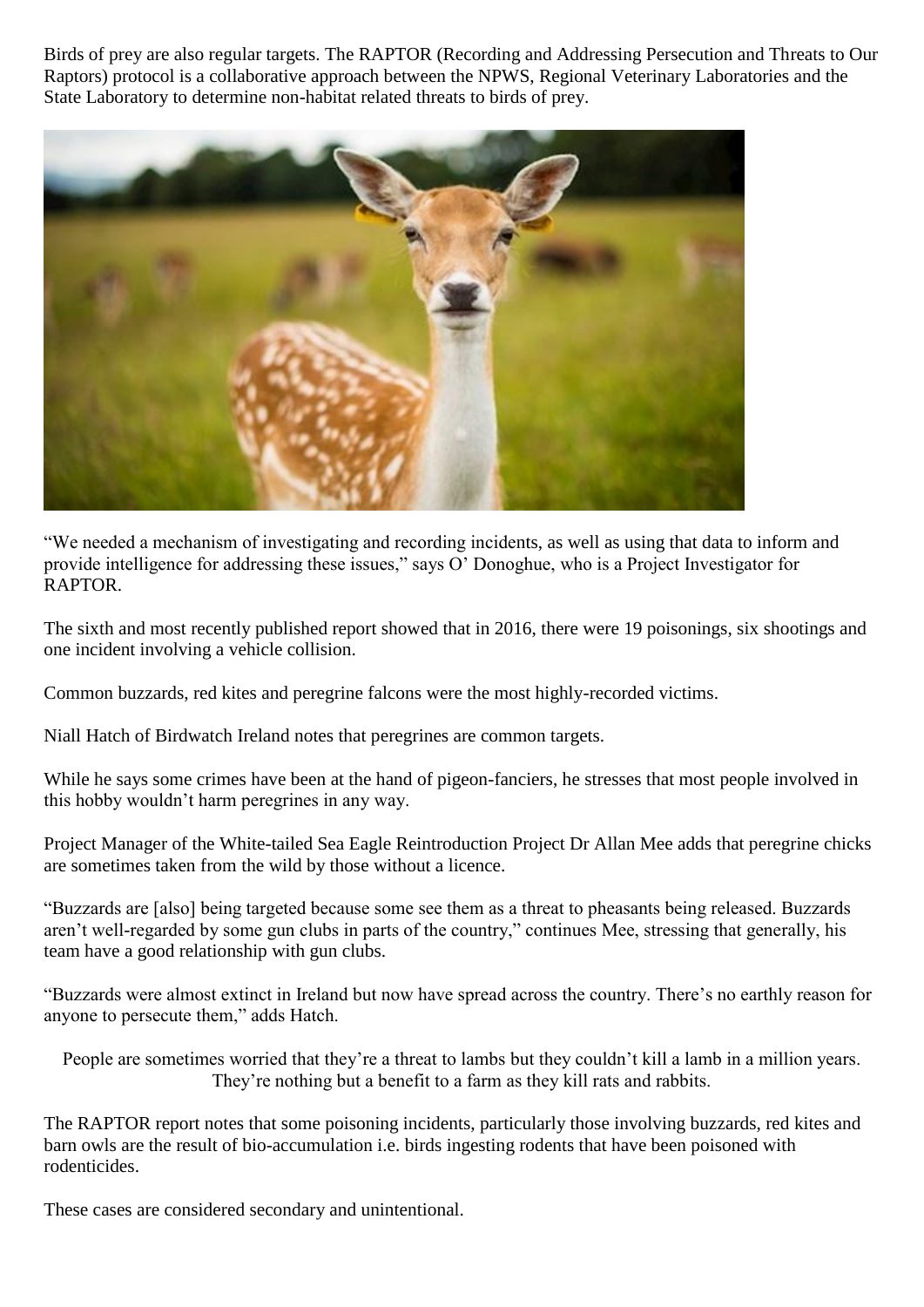Through spreading awareness, Mee has seen that this can be mitigated.

Of 14 confirmed poisoning cases of white-tailed sea eagles, since their reintroduction from Norway commenced in 2007, Mee says not one has taken place since 2015.

He credits this to awareness, education and working with landowners.

"In the past when they were poisoned, it was largely because people weren"t aware that the birds were out there or of a change in their population."

Some other poisoning incidents are more sinister, such the illegal placing of poisoned meat baits.

According to O" Donoghue, some have been laced with enough poison to kill a human if touched and accidentally ingested.

To tackle these crimes, it's universally agreed that more education and public awareness is key.



buzzard

A poisoned

"We must engage with local communities so that they have someone they know and trust they can report something to," says O' Donoghue.

The 2013 and 2015 Wildlife Crime Conferences organised by Wildlife Rehabilitation Ireland have helped to spread awareness.

The organisation, who run the information website [Wildlifecrime.ie,](http://wildlifecrime.ie/) will hold a public Wildlife Rehabilitation Conference in Slane this October which includes talks on wildlife crime.

Additionally, Hatch says that more resources could help.

"The NPWS needs to be much better resourced. They"re doing great work but are struggling because they don"t have the resources they need and deserve."

Supt Walker hopes that with the upcoming training, potential plans for a wildlife crime recording system and liaising with various stakeholders, wildlife crime nationwide will be minimised.

This can be aided with the cooperation of the public.